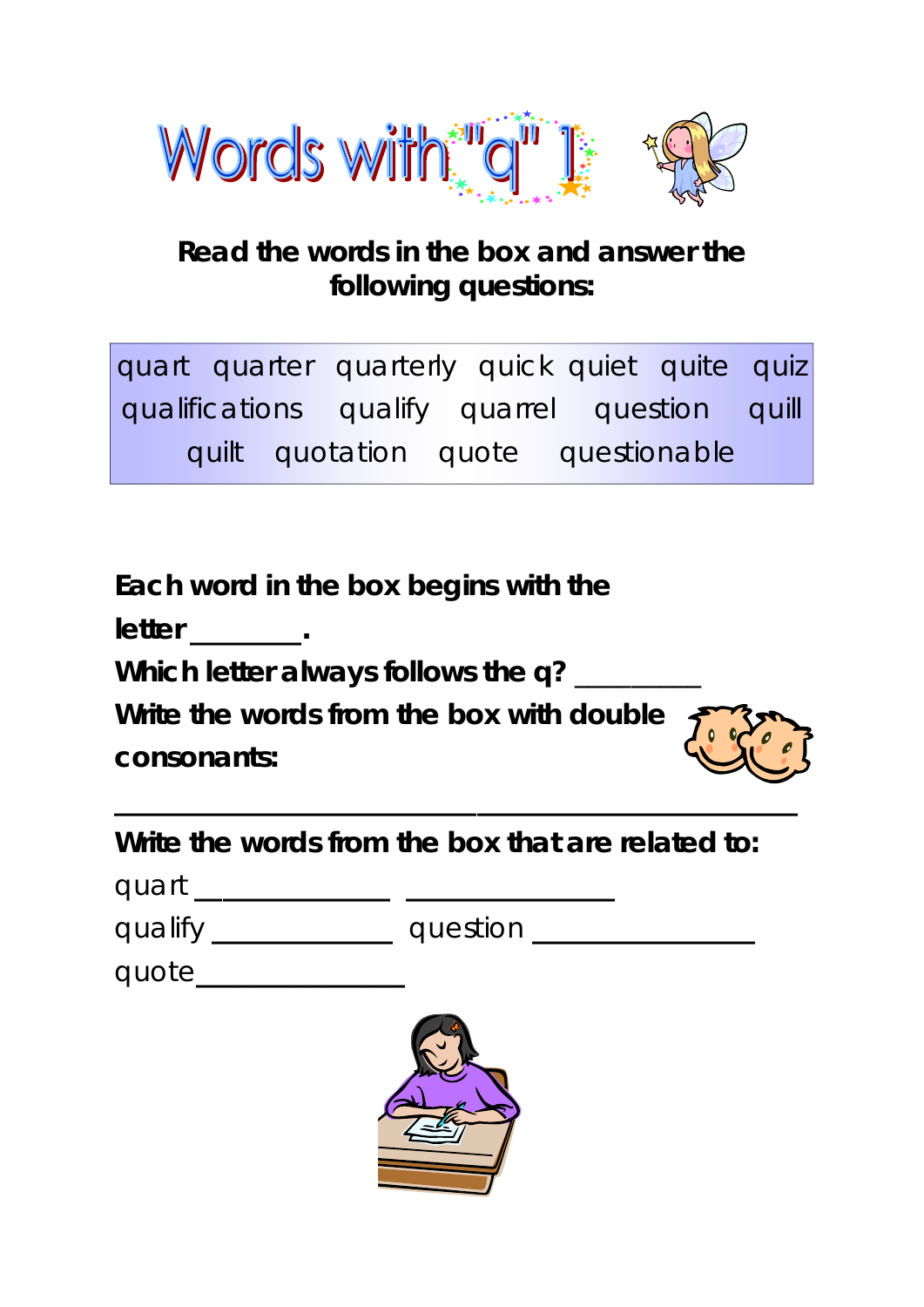

# **Read the words in the box and answer the following questions:**

quart quarter quarterly quick quiet quite quiz qualifications qualify quarrel question quill quilt quotation quote questionable

**How did the spelling change when a suffix was added to the base words above? Add** *–ly* **to each word below. Write the new word. What does it mean?** 

quarter\_\_\_\_\_\_\_\_\_\_\_\_\_\_\_ quiet\_\_\_\_\_\_\_\_\_\_\_\_\_\_\_\_\_\_

quick\_\_\_\_\_\_\_\_\_\_\_\_\_\_\_\_\_

**Some of the words in the box are often confused with other words. Look at each pair. Why might they get confused with each other?** 

quilt/quill quit/quite quest/question quiet/quite

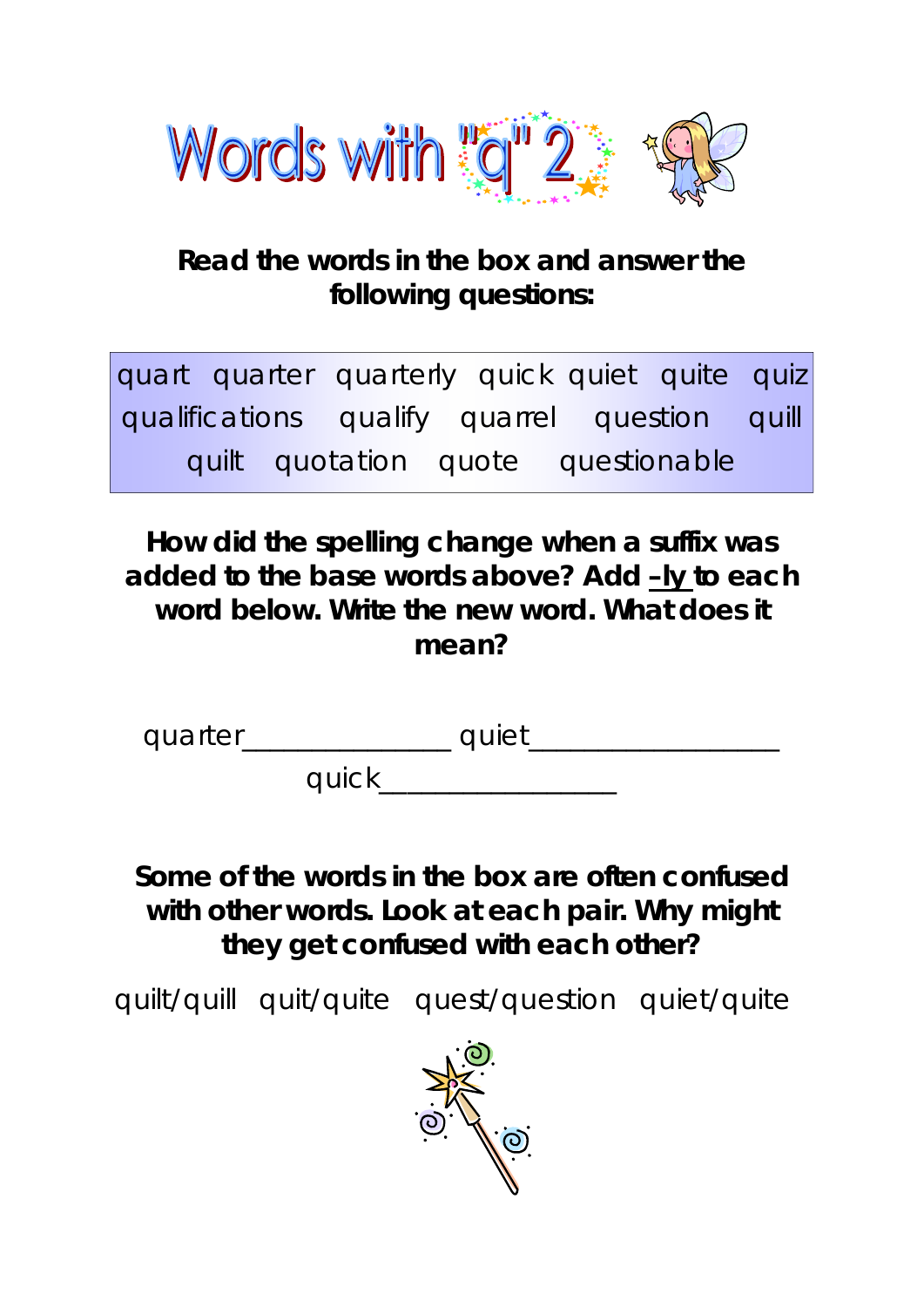

## **Use the words from the box and complete the following sentences.**

|  | quart quarter quarterly quick quiet quite quiz |  |  |  |
|--|------------------------------------------------|--|--|--|
|  | qualifications qualify quarrel question quill  |  |  |  |
|  | quilt quotation quote questionable             |  |  |  |

## **Be sure that a u always follows** *q***.**

- 1. Your \_\_\_\_\_\_\_\_\_\_\_\_\_\_\_\_\_for the job are reviewed \_\_\_\_\_\_\_\_\_\_\_\_\_\_\_\_\_.
- 2. Grandpa remembers when a of milk cost a
- 3. There is no \_\_\_\_\_\_\_\_\_\_\_\_\_\_\_\_\_\_\_that even best friends\_\_\_\_\_\_\_\_\_\_\_\_\_\_\_\_\_\_sometimes.
- 4. This\_\_\_\_\_\_\_\_\_\_\_\_\_\_\_\_,sewn in 1876, has Bibical \_\_\_\_\_\_\_\_\_\_\_\_\_\_sewn on it.

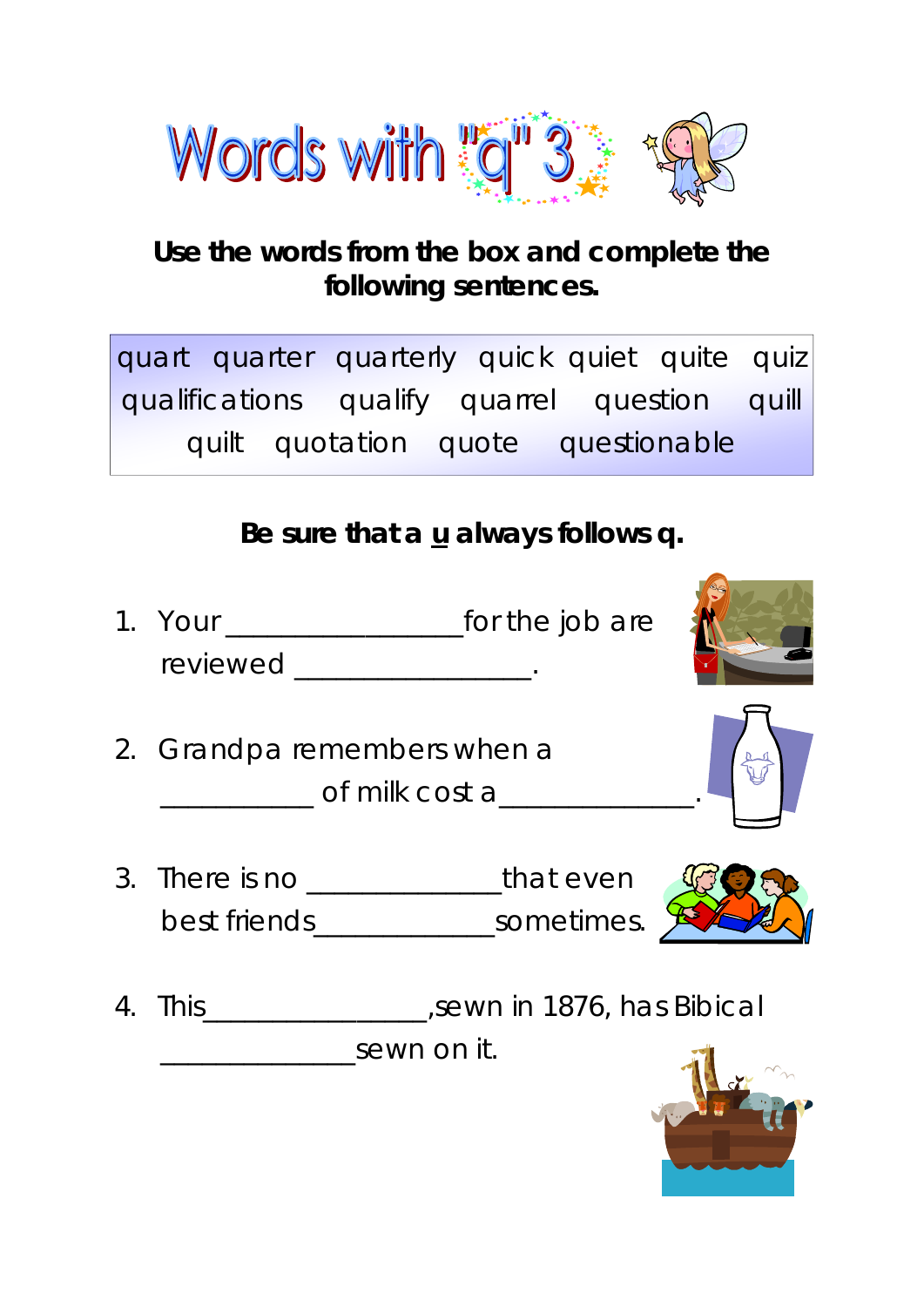

## **Use the words from the box and complete the following sentences.**

quart quarter quarterly quick quiet quite quiz qualifications qualify quarrel question quill quilt quotation quote questionable

- 1. "Don't me," the man said as he made a \_\_\_\_\_\_\_\_\_\_\_\_\_ exit.
- 2. The\_\_\_\_\_\_\_\_\_\_\_\_\_\_is designed to find out if you \_\_\_\_\_\_\_\_\_\_\_\_\_for the job.



3. A \_\_\_\_\_\_\_\_\_\_\_\_\_pen is not \_\_\_\_\_\_\_\_ as useful as a modern ballpoint.



4. The suspect was completely \_\_\_\_\_\_\_\_\_\_\_\_\_ about his actions, making his alibi\_\_\_\_\_\_\_\_\_\_\_\_.